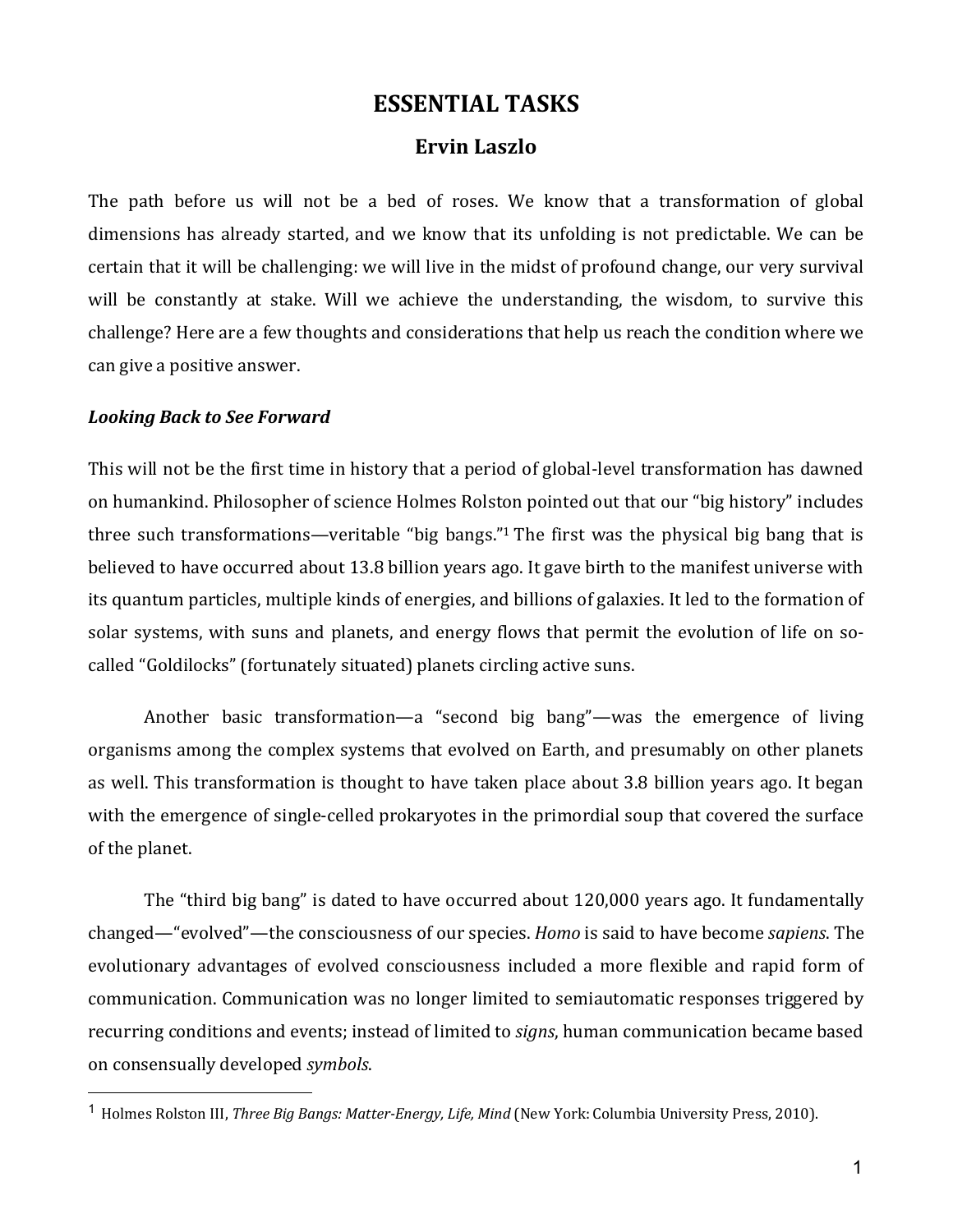The evolution of symbolic language was a major leap. On the one hand, it gave birth to social structures based on collectively acquired meaning, and on the other, it produced enhanced manipulative skills. Societies could evolve on the basis of shared cultures wielding powerful technologies. *Homo sapiens* began to dominate other species and became a key factor in the evolution of life in the biosphere.

The third big bang produced an explosion of the human population, but it did not produce the wisdom that would ensure that the expanded population could maintain the balances essential for the flourishing of life on this planet. These balances became ever more impaired. The shortsighted use of technology and the disregard of natural checks and balances brought humanity to where it is today: to a "chaos point," where the choice is stark: it is between breakdown and breakthrough.<sup>2</sup>

Another global transformation has become inevitable, and is in fact under way: a fourth big bang. It is time to learn the lessons of history. Setting forth our reign on the planet will depend on mastering the challenge of this transformation.

## *The Lessons of History*

The first and basic lesson is simple and evident. We have divorced ourselves from the natural world, and we need to come back—not to become savages and "primitives," but beings who are attuned to the world around them; who live in sync with the rhythms and balances of nature and create compatible and sustainable rhythms and balances of their own.

We are no longer aligned with the rhythms and balances of nature. Although through our biological evolution we are "built into" these rhythms and balances, we created our own artificial rhythms and perilous balances, and these ignore and often conflict with those of nature. Rising with the sun and retiring with the sun is to align with the twenty-four-hour circadian rhythm created by the movement of the earth around the sun, and so-called primitive people still live in harmony with it, and so do most of the remaining indigineous and traditional cultures. But modern people disregard nature's rhythms and balances and believe that they can replace them by turning lights and other artificial conveniences on and off with the flip of a switch. Yet the human body does not align with the artificial rhythms, and we suffer the consequences. The

<sup>&</sup>lt;sup>2</sup> Ervin Laszlo, *The Chaos Point: The World at the Crossroads*. Charlottesville, VA: Hampton Roads, 2006.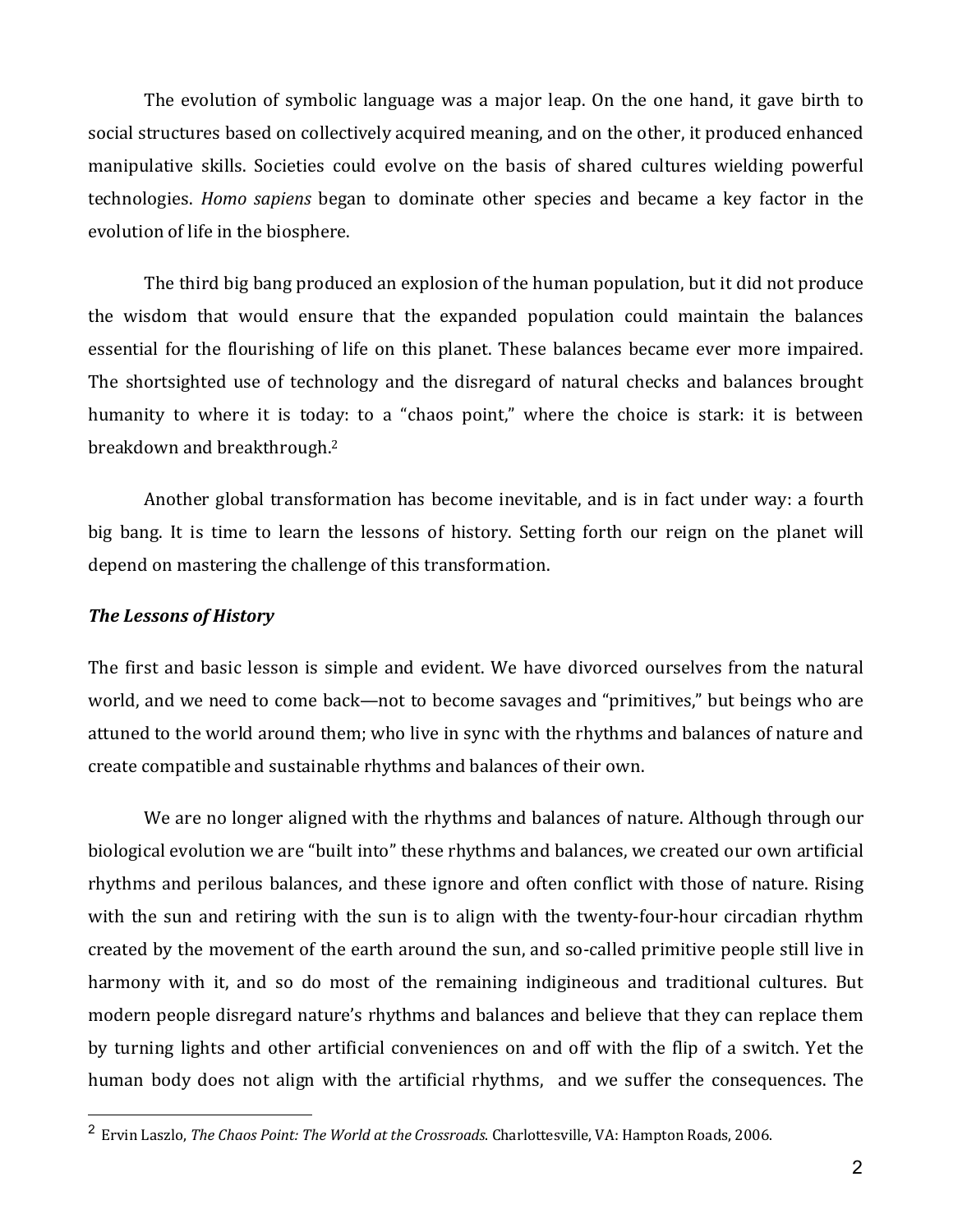effectiveness of the immune system is impaired, and despite a flood of biochemical medications, diseases proliferate.

Modern populations are urban dwellers, and have limited contact with nature. They live in an artificial world, and think that it is the real world. They hold themselves superior to other forms of life and believe that they can master nature as they wish. Even just fifty years ago, animal intelligence researcher Jane Goodall had to fight the then still dominant belief that chimpanzees are biochemical stimulus-response mechanisms, not living and feeling beings. Today, we realize that not just higher mammals, all living organisms, and even trees and plants, are sensitive living beings, and in that respect are not fundamentally different from us.

It is in the best interest of our physical and mental well-being that we rectify these misconceptions and errant behaviors. When we do so, we regain our natural health and vitality. The healing effect of naural substances and lifestyles was known to healers and sages in classical times. Since Hippocrates, considered the father of modern medicine, medical scientists have been seeking the substances and methods that would reestablish balance and connection between human beings and nature. Today this aspiration is overshadowed by an often commercially motivated reliance on synthetic substances and nature-ignoring practices.

The scene is not all negative: as we shall see, there are positive developments in all fields of human endeavor, including healing and medicine. Connection with nature is a major objectives in the alternative forms of healing known as information and energy medicine. This form of healing is experiencing a renaissance in various parts of the world, first of all in the Orient. *Shinrin yoku*, the Japanese art of forest bathing, is a prime example. Practicing it calls for going into a forest and feeling ourself attuned to its rhythms and energies—hearing the wind rustle through the leaves, sensing the play of light on the surface of a pond, floating with the clouds as they move through the sky. Psychotherapists find that even the sounds of nature, the chirping of birds, the bubbling of brooks are healing. Just to be in a forest or to stand by a tree soothes and heals the nervous system.

Another essential task is to recognize and connect with positive developments in society. Below the surface of animosity, violence, and chaos, there is an enire range of positive development surfacing in fields as varied as community-building, lifestyles, education, even in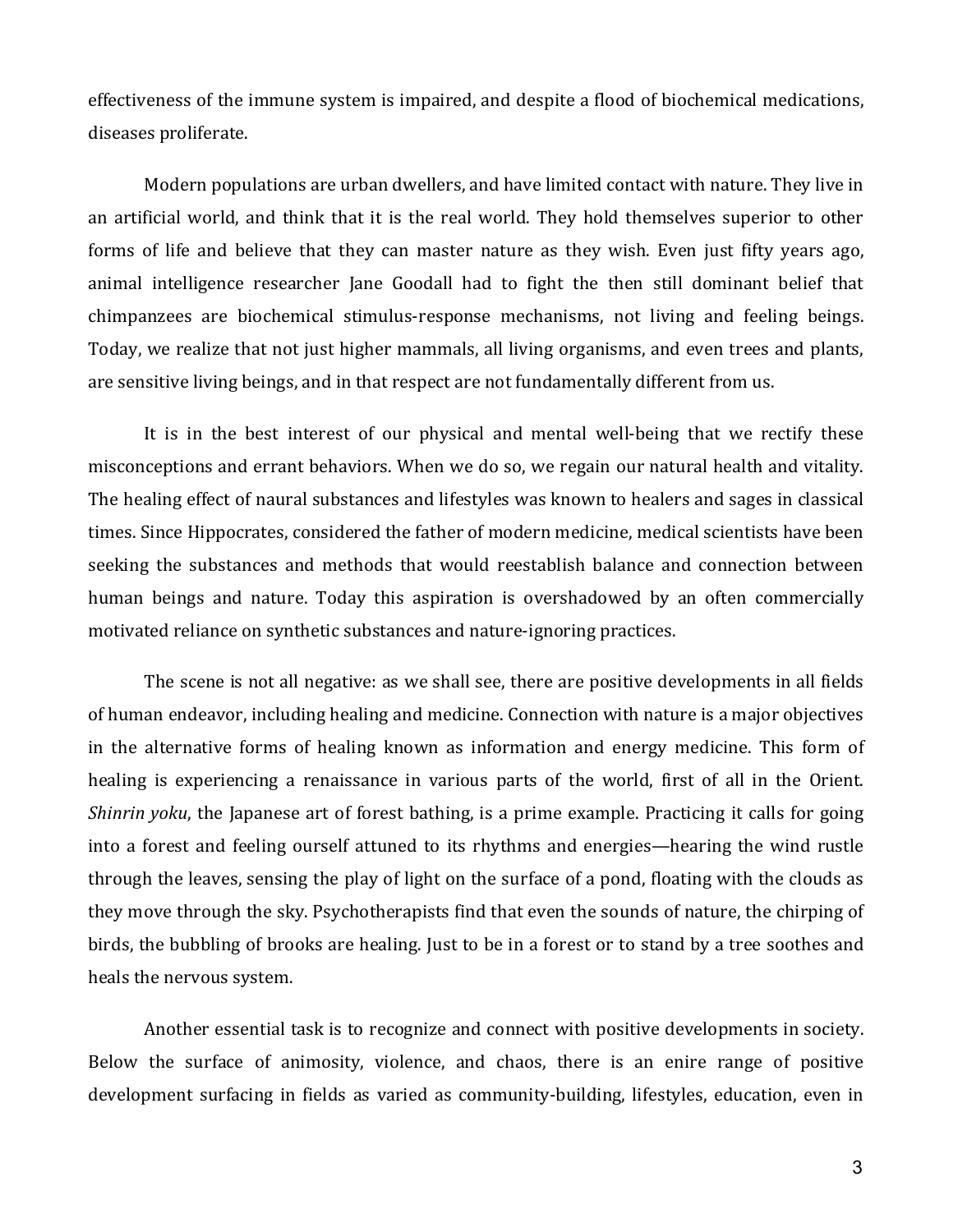business. Kingsley Dennis conducted research on these developments and suggested the core concepts of this overview.

#### *Positive Developments in the Structuring of Communities*

Communities from local neighborhoods to entire states are moving beyond conventional hierarchical structures and relations toward decentralized networks that connect people. Development in any community is increasingly reaching others and has an impact on the others.

As people connect with one another on multiple levels, from the local to the global, empathy is growing among people, whether they are next to each other or on opposite sides of the world. Communication creates ties between people, and between people and nature.

New media platforms are shifting social structures and organizations away from topdown forms toward decentralization and distributed power relations. Controlling hierarchies are weakening as information technologies allow greater transparency, exposing corruption and illegal or criminal intent. As a result, fears over surveillance and violations of privacy appear exaggerated and are diminishing.

*Positive Developments in Technological Innovation*

Discoveries in science give rise to revolutionary "disruptive" technologies, such as artificial intelligence (IT), robotics, the Internet of Things (IoT), biotechnology, energy storage, and quantum computing. These technologies transform established structures and practices and open the door to innovation and creativity.

Technologies that enhance connection and use connection to create transparency are replacing technologies of supervision and control. Open "cloud" technologies are becoming the standard in data collection, storage, and sharing.

The new technologies encourage research and development in hitherto unexplored areas of potential relevance to life and well-being, such as the study of consciousness and transpersonal communication.

A new "media ecology"—social media, video production, gaming platforms, augmented reality, and citizen journalism, among others—empowers people to produce and share their dreams and aspirations, and hopes and frustrations.

*Positive Developments in the Area of Health*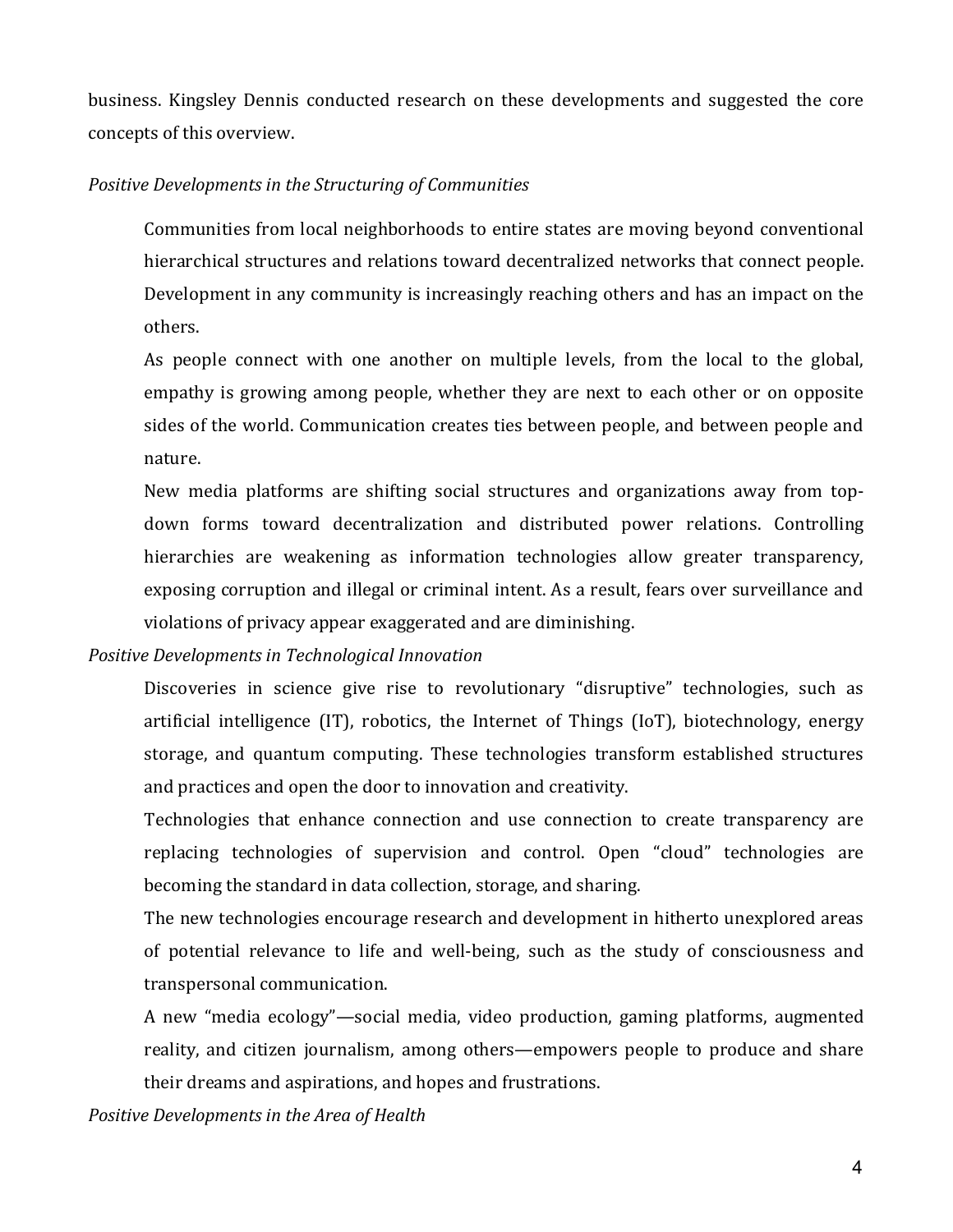Health and well-being are coming to be seen as dependent in a large measure on the integrity of nature. Environmental protection is moving from a well-meaning charity to a basic requirement of healthy life.

Living nature is recognized as a major source and essential resource of health and wellbeing. A plethora of new health disciplines are arising, such as information and energy medicine, and "return to nature" therapies. The health sector is shifting from preconceived therapies and synthetic drugs to natural remedies and practices, demanded and promoted by health-conscious individuals.

## **Positive Developments in Education**

Thanks to advances in interactive media technologies, the range and sources of learning are expanding from the local to the global. The new learning environments are international, intercultural, and interactive. They bring together learners with teachers from around the world.

The learning environment is no longer limited to one-way communication between teacher and student. The classical classroom is disappearing.

The objective of education is shifting from handing to students preconceived schemes that fit them into existing niches in business and society, to producing skills and techniques that help students become co-creators of their curriculum. The new generation of learners are content-developers and not merely content-consumers.

#### *Positive Developments in the Field of Lifestyles*

Social status is no longer measured only by how much money one makes and how much luxury and ostentation one accumulates, but also, and increasingly, by how one spends one's money and how sanely one leads one's life.

Changes in values and ideals shape and shift the living environment; in many parts of the world, city, town, and national administrations are responding to demands for socially and ecologically sound environments. Megacities and dense urban hubs are decentralizing, giving way to suburban communities and rural living spaces that allow contact with peers and with nature.

### *Positive Developments in the Economy*

Alternative forms of economic organization are arising in the footsteps of new technologies of networked communication and distributive computation. In the emerging economies, nature is not a burdensome externality but an organic part of the system of life.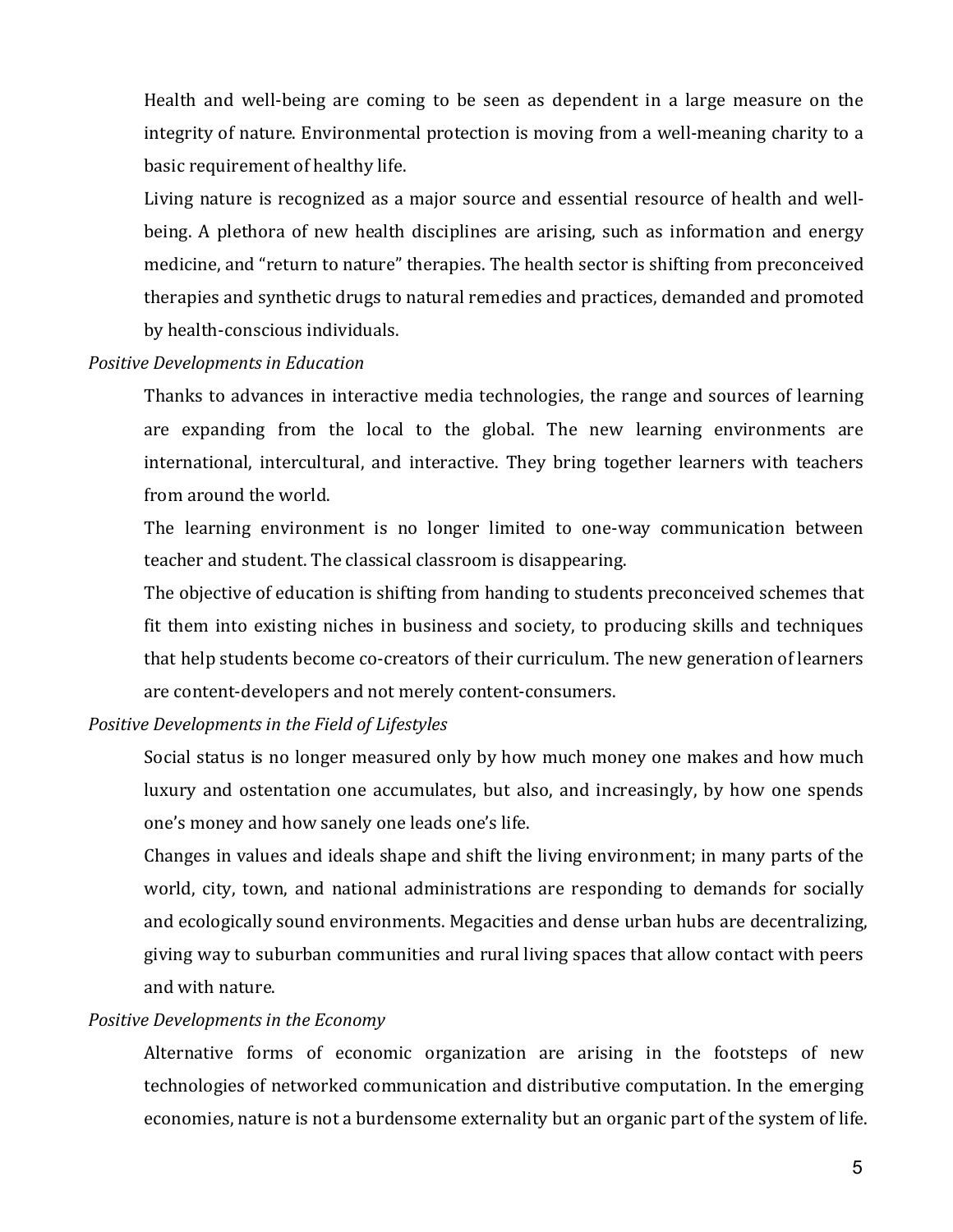Economic activity is increasingly decentralized, with its center of activity moving to the grass-roots level. In its advanced forms it is focusing on the exploration and exploitation of the human and natural resources of the local environment.

Economic growth is less and less a goal and value in itself; it is increasingly assessed in reference to its human and natural benefits and its social capital. The aspiration is to find and maintain the socially and ecologically beneficial scale of economic activity.

Offshore activities and tax havens are more and more monitored. There are increasing shifts to make obscure financial transactions transparent, and replaced by transactions between communal institutions, ethical banks, and other social-benefit-oriented financial organizations and instruments.

More and more financial institutions will trade in and accept digital currencies. This will give rise to various nongovernmental currencies that will prove popular among a younger generation. New forms of digital currencies will help to finance localized projects and creative start-ups.

Inspired by the example of Bhutan's Gross National Happiness scheme, in many quarters human well-being is considered the criterion of economic success. Slowly but significantly, economics is becoming, in Schumacher's words, "as if people mattered."

### *Positive Developments in Business*

The belief that business companies exist exclusively to make money for their owners and shareholders is giving way to the recognition that the primary objective of companies is to serve the well-being of the people whose lives they touch: the stakeholders.

Achievement in business is not measured solely or even mainly by increase in market share and profitability, but by the contribution of the company to the life and well-being of its employees, collaborators, customers, and home communities.

As individual initiatives are allowed greater value, and as a wider range of voices are taken into account in the company's management, internal collisions and conflict are not suppressed, but explored in view of finding agreed and collaboratively pursued solutions. As a result, levels of trust are rising in the forward-looking quarters of the business world.

Developments in these areas can be seen as positive because they exhibit individually and humanly promising features. Rather than separating, they integrate; they seek balance and coherence. They heal fissions and ruptures, countering voluntary or involuntary animosity and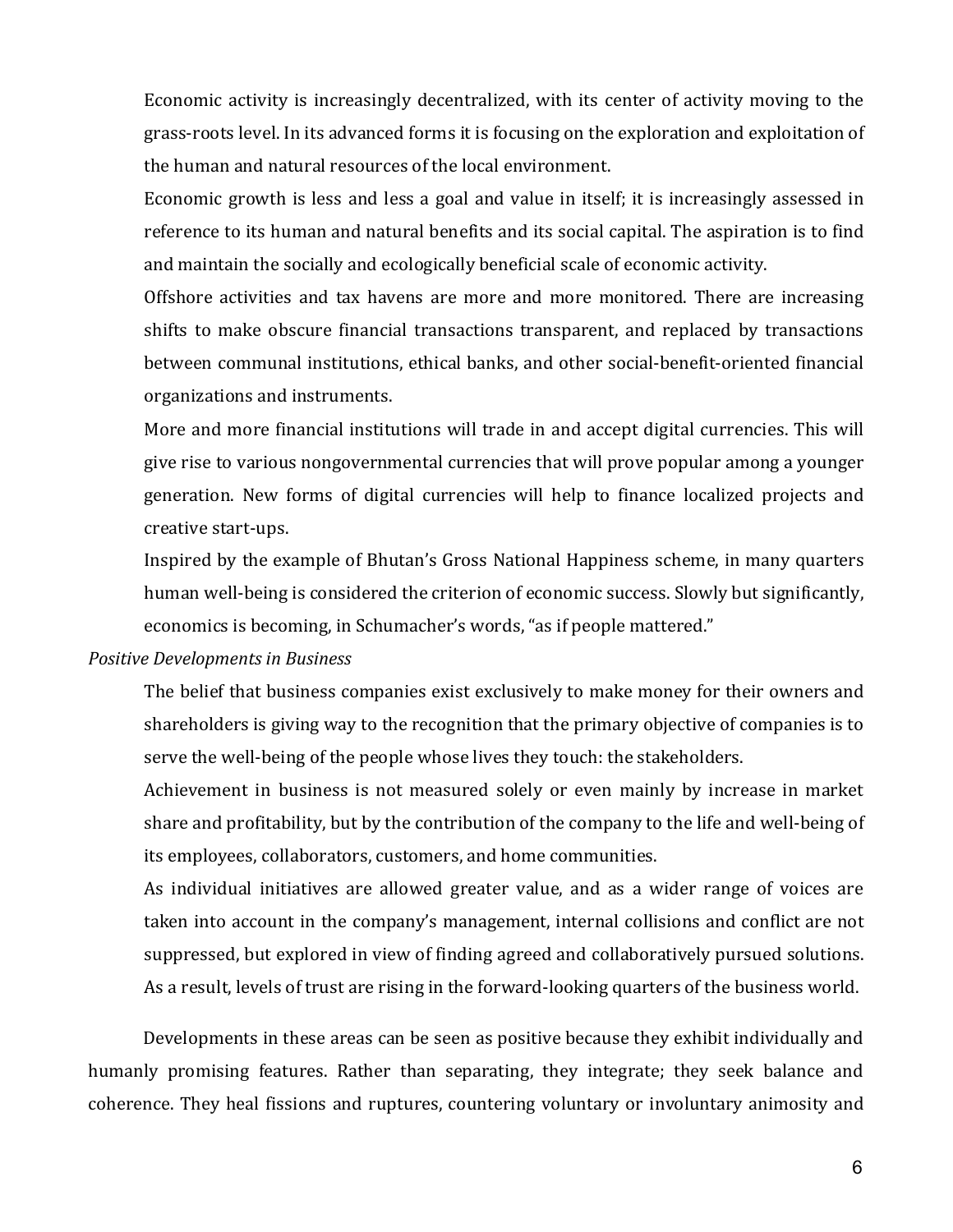aggression. Advanced-thinking communities curate contact and communication between their members, and between their members and other communities. They are guided by feelings of solidarity, empathy, and compassion. In a few remarkable if as yet rare instances, they testify to unconditional esteem and love arising among their members.

The lesson to learn from history is not to stand on the sidelines but promote, support, and if possible join, such developments.

## *Seeing Forward*

There are positive developments in society, and there are healthy, life-giving and maintaining processes in nature. We could re-immerse ourselves in nature, and join positive developments in society. Yet we fail to do so. We tread a path that leads to breakdown, rather than to breakthrough. We need to re-think how we are going, and above all, where we are going.

We are one of more than one hundred million species in the biosphere, where each species encompasses millions and in some cases billions of individuals. Among all these species and individuals, we are in a privileged position: we have a highly developed brain and consciousness. This enables us to ask who we are, what the world is, and how we can and should live in the world.

An advanced consciousness is a unique resource, and we are not making good use of it. We are not asking the right questions and seeking the right answers, just moving forward trusting to fortune. We have increased our numbers, but did not increase the benefits our conscious mind could confer on those whom we bring into the world. We have developed sophisticated technologies and applied them to serve our needs and wants, but have damaged or driven to extinction the majority of advanced species. Fifty percent of all wildlife on the planet has disappeared, and forty-four thousand populations of living species are vanishing every day. We have become a danger to life in the biosphere.

History teaches us that big bangs, global transformations, do not necessarily bring about an equitable and flourishing world; they may lead to breakdown. We have reached the threshold of a fourth big bang, and we are not doing what we can to avert a breakdown. The bulk of today's populations is frustrated and depressive, and is turning violent. People suffer from a changed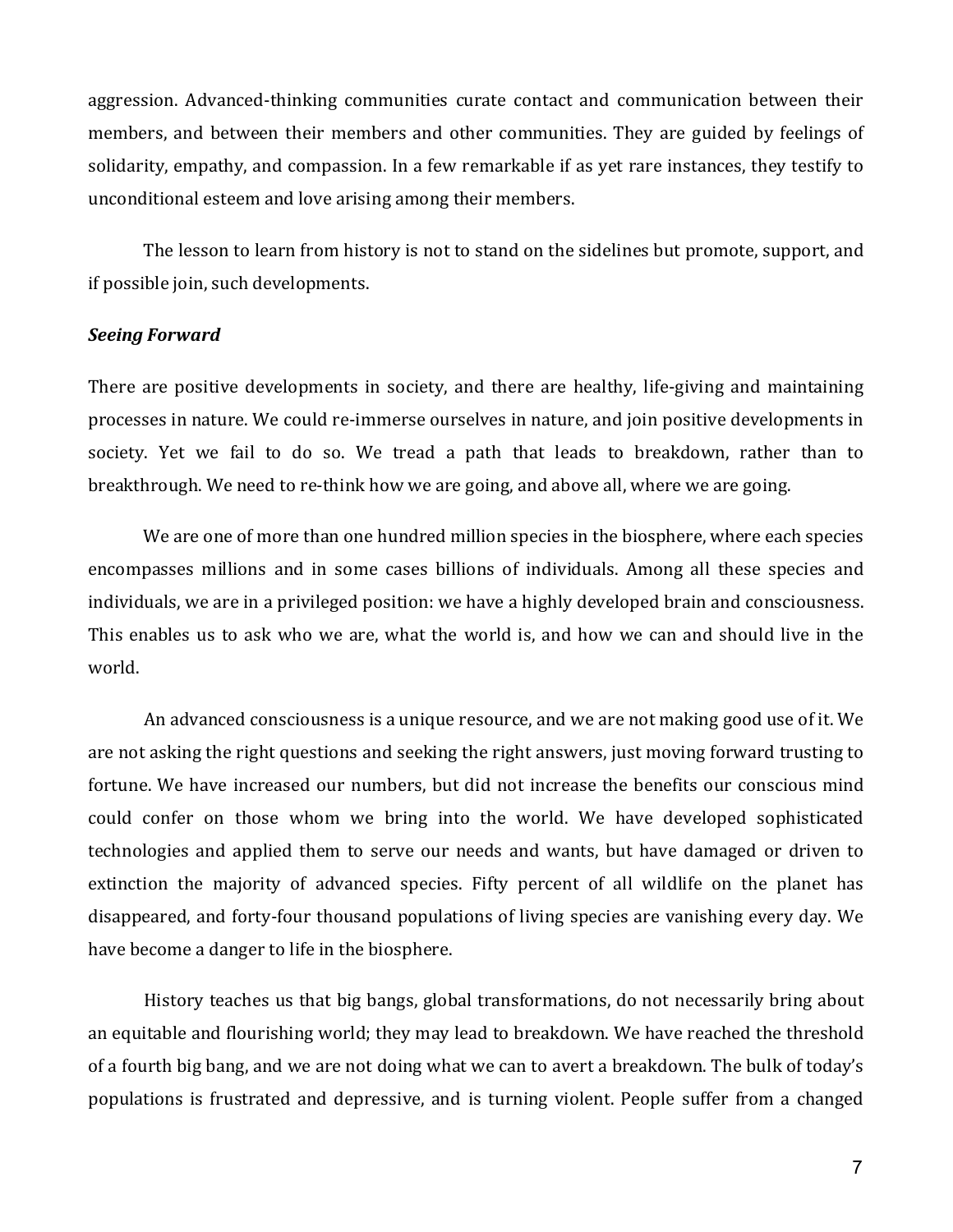climate, pollution, and myriad forms of ecological degradation. Millions roam the planet in search of a place merely to survive.

The lessons of history are before us, and we ignore them. Yet we could learn the lessons and rectify our ways. We are perfectly capable of living on this planet without destroying the balances and resources needed for a healthy life for ourselves and other species. No species would have to be decimated, subjugated, or driven to extinction to keep us alive. We could live sustainably, coexisting with other species and respecting the limits of life on the planet. We could ensure the availability of vital resources for all people and populations. Yet we drive myriad species to extinction and damage the shared environment.

The very fact that we managed to survive as a biological species for five million years, and as a conscious species for fifty thousand, is evidence that our basic nature is not the problem. It is not the bulk of the human population that is responsible for becoming a scourge of life on the planet, only a segment. The question is, why did this segment create unsustainable, and now critical, conditions for the higher forms of life on earth? And can it change and transform in time to avoid a major catastrophe?

Theological and mystic assumptions have sometimes been cited as the reason for our becoming what we are, but ascribing our behavior to divine or other transcendent causes is not the answer. We are neither angels nor devils. We are intrinsically good, but have become practically bad.

We became the scourge we have become unintentionally. At the dawn of the Neolithic, a segment of humanity began to use the resources of the planet without regard for anything and anybody, only concentrating on enhancing its own comfort and power. In a finite and interdependent planet, this produced unbalanced and unsustainable conditions.

The self-centered use of resources damaged the web of life. The human species became a threat to all life on the planet, and also to its own: the health of the web of life is a precondition of the health of the species that inhabit it. This is a relatively recent realization. For millennia, people pursued the tasks of their existence without being conscious that the unreflective pursuit of their own interests turns into a bane for life around them.

8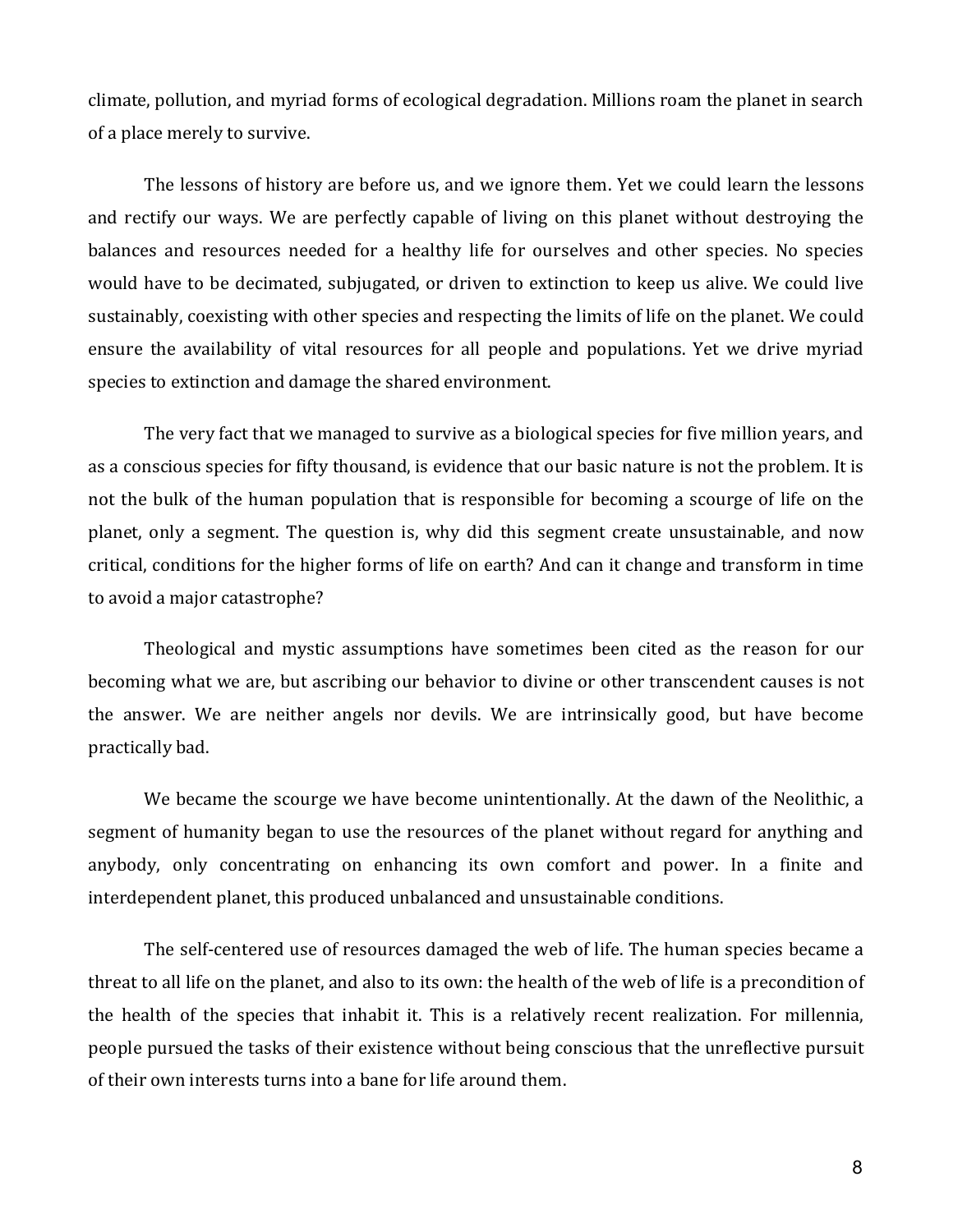We have turned into a bane for life on this planet; we have made the world into a toy-shop where we build the powerful toys that serve our perceived interests. We play with our toys regardless of whether they truly serve our needs, and without taking into account the needs of others. We liberate the energy of the atom, and use it to power systems that satisfy our wants. We channel flows of electrons into integrated circuits and use the circuits to command the technologies that serve our requirements for communication and information. We play in the global toy-shop without regard for the consequences on others, and on the entire shop.

This is a shortsighted and dangerous way to behave. We access energy in ways that do not serve our real needs, only our short-term self-centered wants. We manipulate information in a similarly shortsighted way. The nuclear bomb and the nuclear power station on the one hand, and the computer with its network of global chatter on the other, are examples. Nuclear power, even for peaceful uses, and artificial intelligence, even when well-intentined, are dangerous toys. They may become technological overshoots that end up damaging our life, and the whole web of life in the biosphere.

We are intrinsically good, but self-centered and short-sighted. But this cannot be left unchallenged. The time when we could naively play with powerful toys is over. Their unforeseen "side-effects" have become a threat to all life on the planet, including our own.

### *Going Forward*

We have arrived at the threshold of the fourth big bang. Where do we go from here?

If we are to flourish, and even just survive, our consciousness must change. If it fails to do so, the next big bang will be our last. A global transformation is a risky process: if it is to culminate in a breakthrough rather than lead to a breakdown, it has to be guided.

We can begin the conscious guidance of our evolution following Gandhi's advice: don't tell others what to do; become yourself what you want them and the world to become. Our essential task is to *become* the transformation of the world. We must be an expression of mature and healthy life in the biosphere. If a critical mass becomes that, the "fourth big bang" will not mark the end of life on the planet. It will be a disruptive global transformation, but not a destructive one. It will trigger a new phase in the tenure of humankind on the planet, and not the end of that tenure.